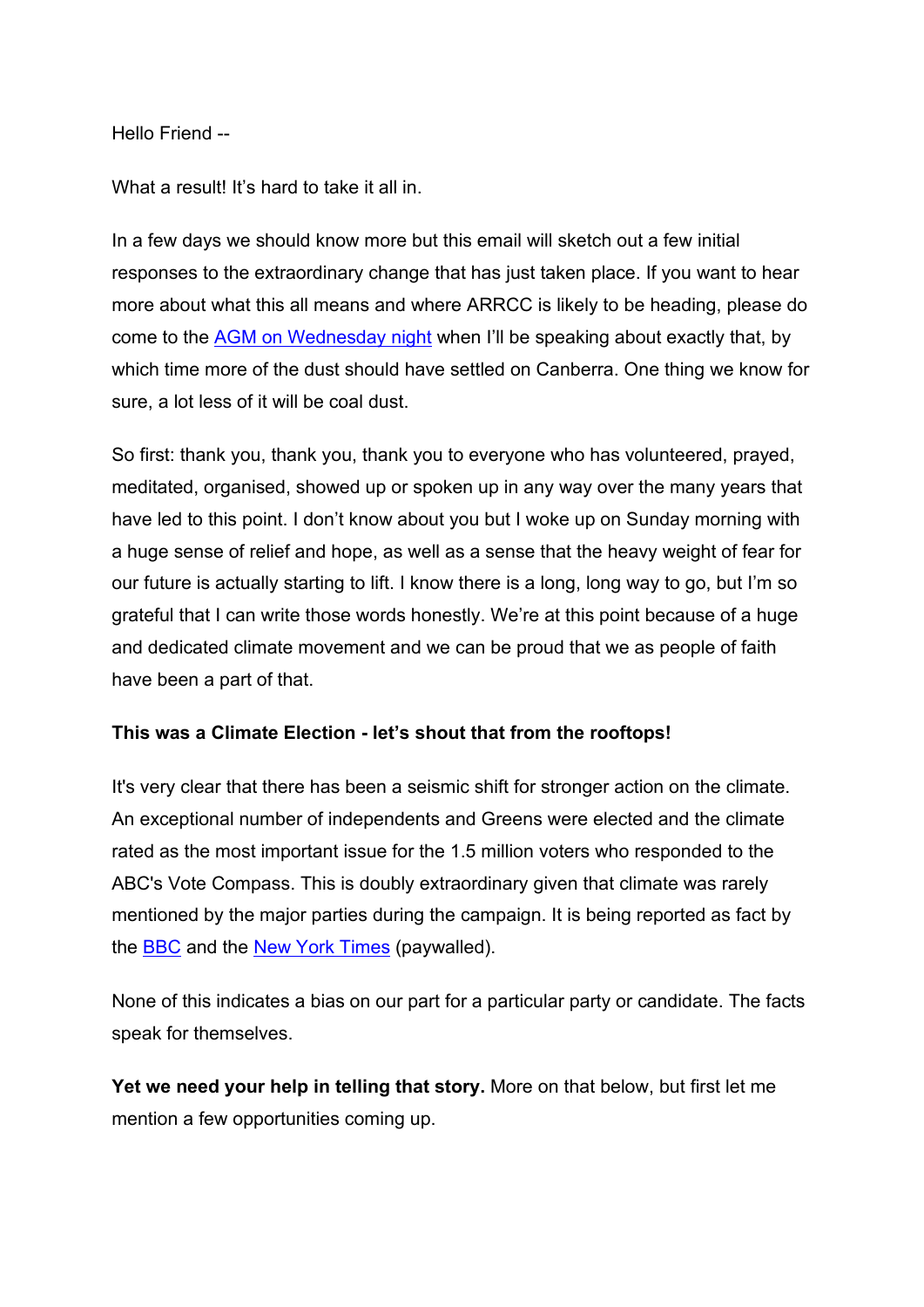# **Choosing fossil free insurance**

A dedicated and skilled working group invites you to attend one of their upcoming online workshops on choosing insurance companies which are committed to avoiding investment in fossil fuels. The sessions are 90 minutes over Zoom.

This is a standalone session, other sessions in the series cover other aspects of finance such as Banking, Superannuation, Utilities, and Shareholder actions.

Book your session on **Insurance** for either

- **Tuesday 7th June 2022,** 12 noon 1:30 pm AEST ACT/NSW/Tas/Vic/Qld, starting 11:30 am SA/NT, 10 am WA, or
- **Thursday 9th June 2022,** 7:30 9 pm AEST ACT/NSW/Tas/Vic/Qld, starting 7 pm SA/NT, 5:30 pm WA.

Book via Trybooking: **[https://www.trybooking.com/BUNQF](https://www.arrcc.org.au/r?u=bDnGS8QMYjKi-Utd1RKG42LBJzSL0mmNiiKBShSSSIee7w4cTIJFtGoEloRs5yO8&e=fb00038bdbe64a2ecbc186419d6526b6&utm_source=arrcc&utm_medium=email&utm_campaign=climate_election&n=5)**

# **AGM on Wednesday**

If you would like to know more about how we can make sense of this much more encouraging political landscape, please come to the AGM this Wednesday evening. **You will need to [RSVP to get the link.](https://www.arrcc.org.au/2022_agm?e=fb00038bdbe64a2ecbc186419d6526b6&utm_source=arrcc&utm_medium=email&utm_campaign=climate_election&n=6)**

# **Contemplative Tuesdays for climate justice**

UN climate negotiations COP27 will be held in Egypt in November this year, and a group meets weekly to pray and meditate for an outcome there that brings us much closer to climate justice. See [more here.](https://www.arrcc.org.au/contemplative_tuesdays_for_climate?e=fb00038bdbe64a2ecbc186419d6526b6&utm_source=arrcc&utm_medium=email&utm_campaign=climate_election&n=7)

# **Together We Can media splash**

Late next week, ACF will coordinate a big media splash in Canberra at the close of Together We Can, as the movement delivers the People's Voice to the newly elected government. If you are in one of twelve electorates that ACF has chosen to amplify this, you may be receiving an invitation to participate in a parallel local event in which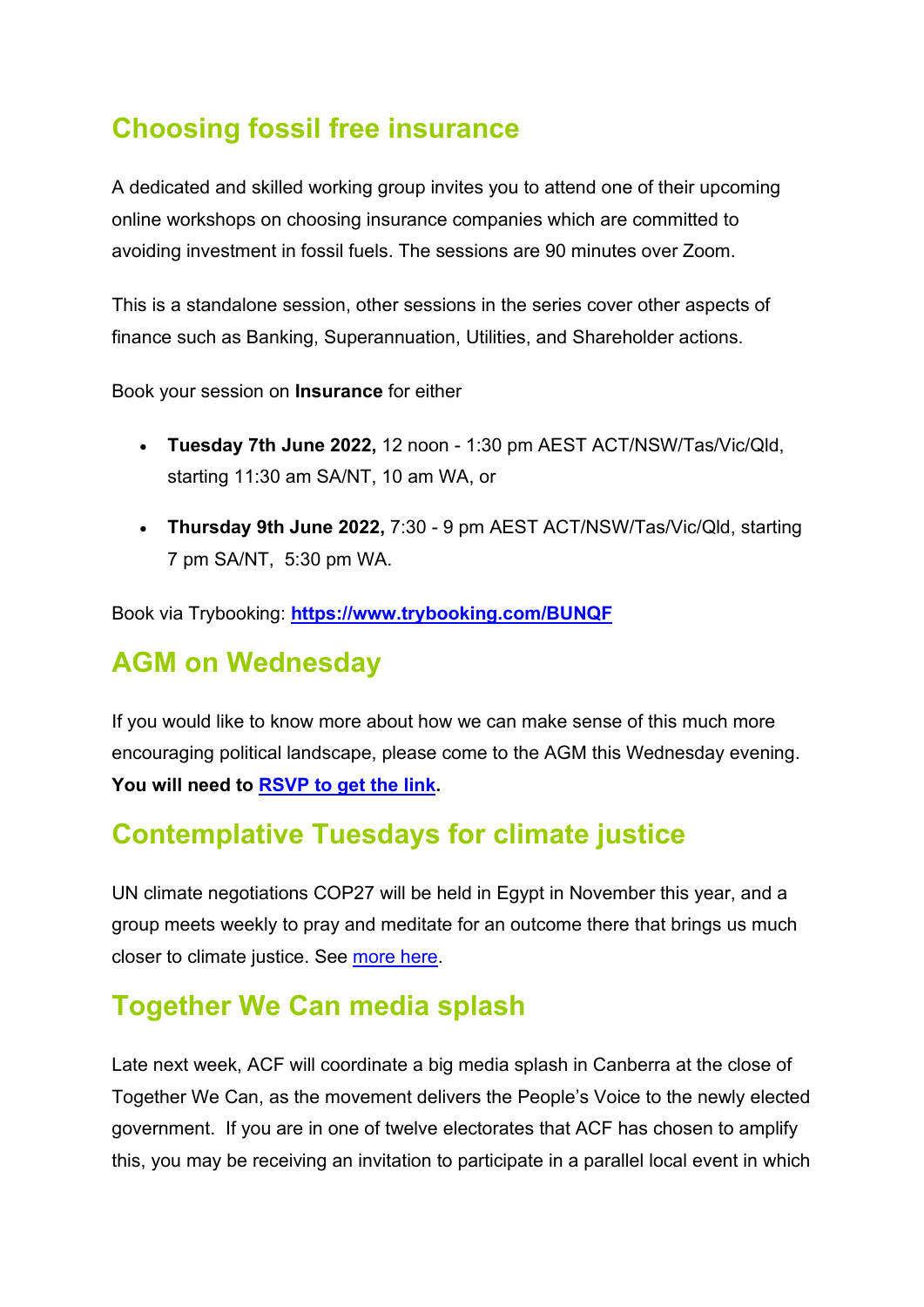community groups will deliver the People's Voice to their newly elected (or reelected) MPs.

### **Now the Election is over …..**

**We need your help in telling the story that this was a climate election.** There's a risk that either the incoming Government or the outgoing one will fail to learn the right lessons from this election. The conservative side of politics is already debating whether they need to adopt better climate policies or double down on their previous position. Fortunately, New South Wales Treasurer (LIB) Matt Kean [came out](https://www.arrcc.org.au/r?u=FECXgvVBAH18GBWRCy8D9STfn5_obmJT_ymll8hPaHLo-6eB60T0HwkQz-hUgvAeqYxcDjIcEiNfR4gZFRv1WAbCRHGHQpUxeoetVN7pWmXuj-adIbs3aDDbgjjl_metlu42oW6WLFLshz7vyl-5bq9qhVidYX1JcLO35KRc1LQG1wgNNCjkDqlzC3MJ6ALMqOX91RhFlS0GfcReFWUcGA&e=fb00038bdbe64a2ecbc186419d6526b6&utm_source=arrcc&utm_medium=email&utm_campaign=climate_election&n=8)  [swinging yesterday.](https://www.arrcc.org.au/r?u=FECXgvVBAH18GBWRCy8D9STfn5_obmJT_ymll8hPaHLo-6eB60T0HwkQz-hUgvAeqYxcDjIcEiNfR4gZFRv1WAbCRHGHQpUxeoetVN7pWmXuj-adIbs3aDDbgjjl_metlu42oW6WLFLshz7vyl-5bq9qhVidYX1JcLO35KRc1LQG1wgNNCjkDqlzC3MJ6ALMqOX91RhFlS0GfcReFWUcGA&e=fb00038bdbe64a2ecbc186419d6526b6&utm_source=arrcc&utm_medium=email&utm_campaign=climate_election&n=8)

And it would be tempting for an incoming Labor Government to believe that the climate wave was limited to a few locations where the Greens and independents got in.

### **Here are a few things you can do.**

- **Post on social media.** Please take a moment to say something on Facebook or Twitter about this election result being a real mandate for strong climate action. Please use the hashtags #TheClimateElection and #auspol. If your place of worship has put up a banner, then posting a photo of this would be a wonderful addition, even if you've already done so before now.
- **Keep your banners up a bit longer.** If you have a banner up outside your place of worship please could you keep this up for at least the next month? There is a huge effort going on right now to create 'surround sound' for the new Government to show that people right across the board want stronger climate action.

# **After that?**

It's early days but there are a few things we're sure of. We want both major parties to be on board with strong climate action. That's been not only ARRCC's aim, but the aim of most of the broader climate movement.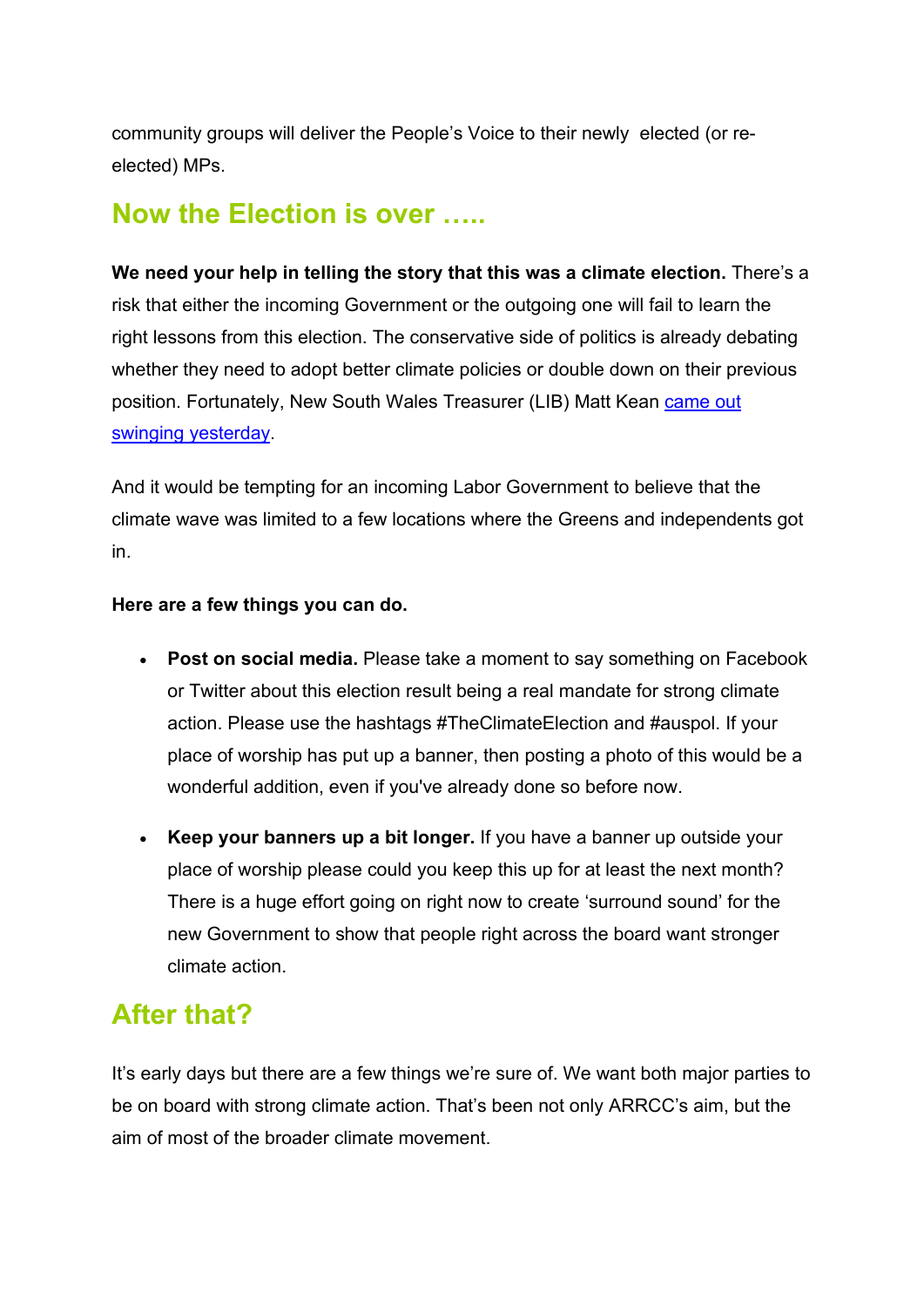There is much to be done in reaching out to those on the conservative side of politics. We need to start by extending an olive branch to those who have lost and show them that they can win back hearts and minds if they join the common cause of curbing climate change. There is likely to be a particular part we can play as people of faith, as we're more likely to be listened to than some others in the movement.

We could all have a role to play over the coming three years to engage more with others in our faith communities. This is likely to be slow and quite challenging, as every faith community has a range of views within it. However, it is also likely to be very valuable work. ARRCC also plans to work in a handful of key electorates to build strong support at the congregation level.

# **Moving Australia Beyond Coal**

Another important form of effective action is to target corporations currently making profits from fossil fuel industries. Corporations place a high value on their brand's good reputation, so have often proven to be more open to change than politicians.

ARRCC has been a mainstay of the #StopAdani movement, which saw over 100 companies withdraw their support from Adani and thermal coal. There is a new bold, diverse, justice-centred campaign brewing to take on the financial pillars of the wider coal industry. ARRCC remains committed to moving Australia beyond coal, and Fahimah will be speaking more on this at the AGM.

Note that the **Tour de Carmichael has been cancelled** due to flooding in central Queensland, at least partly driven by climate change!

# **Faiths 4 Climate Justice**

We will be integrating some of the above work into our advocacy leading up to COP27. ARRCC will be joining with GreenFaith International in a Global MultiReligious Faiths 4 Climate Justice Week of Action in the week of 2 - 9 October. We will raise awareness about a simple, clear set of demands:

- An immediate end to new fossil fuel projects and deforestation
- A rapid transition to 100% renewables and a decline in fossil fuels